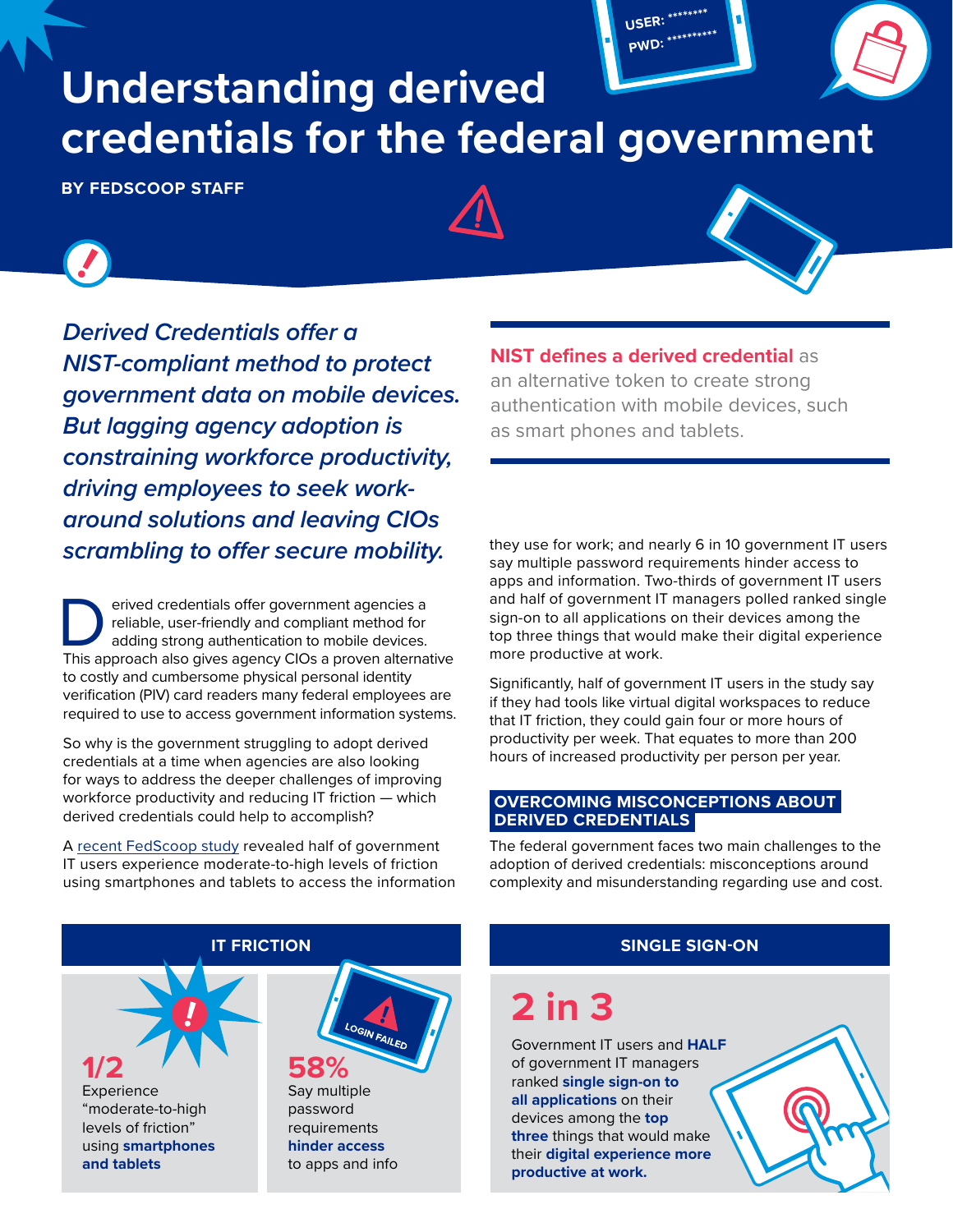The National Institute of Standards and Technology (NIST) defines a derived credential as an alternative token to create strong authentication with mobile devices, such as smart phones and tablets.

The derived credential is not a new form of technology; instead it is an alternative methodology and process by which an agency first authenticates a user with their existing Personal Identity Verification (PIV) card in order to receive an alternative token that can be used to authenticate that person from their mobile device. This nuance is often misunderstood.

Eugene Liderman, director of product management at VMware, who focuses on security and privacy, says agencies need to better understand and interpret the NIST guidelines around derived credentials and how they fit under strong and overall mobile security. Agencies can leverage this alternative method as part of their overall multi-factor strategy for mobile devices without smart cards and readers, which are clunky and impractical for mobile devices.

"A lot of people think of derived credentials as a silver bullet that's a technological breakthrough that is super complicated," says Liderman. "In fact, it's not a new technology; it's more of a framework, a procedure, a flow of how you enroll and get a derived credential onto your device and use it. It's not so different from what we do today, and there is not as much friction to get going with it."

In many government organizations, smart cards replace the need for a username and password by requiring that an employee physically insert a card into a reader on their computer and then enter a static PIN. By utilizing smart cards, agencies bolster security by requiring employees to authenticate by marrying something they have with something they know.

While smart cards can work relatively easily with desktops and laptops, they don't work well on mobile devices. Liderman says another issue is the misconception that a derived credential is somehow derived from the actual smart card, which is not technically feasible.

Derived credentials are not just a niche solution for the public sector. The private sector could also benefit from derived credentials to protect their workforce and digital assets when using technologies like smartphones, tablets or cloud solutions. By comparison, the government is further behind on the use of cloud solutions, as well as mobile device solutions like tablets, to accomplish day-to-day activities.

#### **MOBILE SECURITY CHALLENGES IN GOVERNMENT**

The government operates in an environment often defined by smart cards and has only a general awareness of derived credentials. VMware's Liderman says the myopic focus on smart cards limits government's ability to adopt full mobility in a manner that meets regulations, provides

**"A lot of people think of derived credentials as a silver bullet…**that is super complicated. In fact, it's more of a framework, a procedure, of how you enroll and get a derived credential onto your device and use it. It's not so different from what we do today, and there is not as much friction to get going with it."

> **— Eugene Liderman, Director of Product Management, VMware**

more flexibility for employees and increases productivity, while providing a similar level of security as smart cards.

Using smart cards with mobile phones is not a feasible alternative to derived credentials. An external smart card reader incurs a hardware cost, burdens the user with the need to carry another device that connects via USB or Bluetooth to the mobile phone and requires specific applications that can interface with the smart card reader. These applications also incur operational costs and reduce the agency's options regarding which applications they can use.

**Using a smart card on a mobile device** provides a poor and slow user experience and is confusing to use and troubleshoot. Derived credentials can provide multi-factor authentication with a fast and seamless user experience for government users.

More importantly, using a smart card on a mobile device provides a poor and slow user experience and is confusing to use and troubleshoot. With government users looking for a faster, easier and less frustrating experience, derived credentials can provide multi-factor authentication with a fast and seamless user experience.

In an attempt to mitigate the need to use smart cards with mobility devices in the government, many agencies are simply not enforcing the use of strong authentication on smartphones or mobile devices like tablets.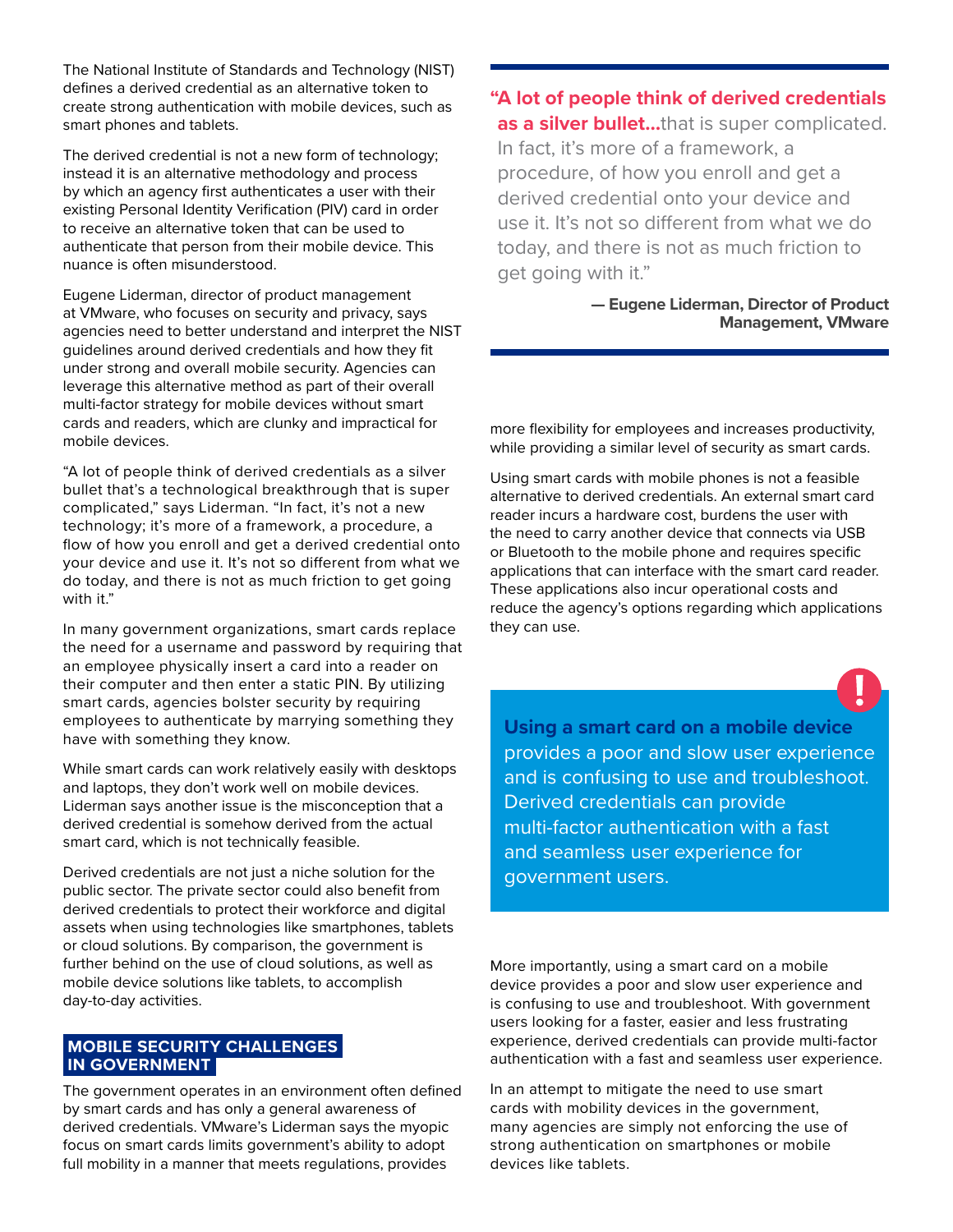This approach goes against federal guidelines, specifically around [FIPS 201](https://www.nist.gov/publications/interfaces-personal-identity-verification-including-updates-02-08-2016) and [HSPD-12](https://www.dhs.gov/homeland-security-presidential-directive-12). With the creation of [NIST](https://www.nist.gov/publications/release-nist-special-publication-800-157-guidelines-derived-personal-identity)  [Special Publication 800-157,](https://www.nist.gov/publications/release-nist-special-publication-800-157-guidelines-derived-personal-identity) federal agencies now have a viable alternative:

*"NIST has recently released Special Publication (SP) 800-157, Guidelines for Derived Personal Identity Verification (PIV) Credentials…to provide the technical details for a system by which mobile devices such as smart phones and tablets are provisioned with PIV credentials, allowing the mobile device to take the place of the smart card for remote authentication to federal systems." — [NIST](https://www.nist.gov/publications/release-nist-special-publication-800-157-guidelines-derived-personal-identity)*

Despite providing a foundational direction for agencies to employ mobile security standards, NIST SP 800-157 often lacks details for implementing derived credentials. This can lead agencies to different interpretations of the regulation and how derived credentials produce the required level of security. Varying interpretations also create friction between the teams trying to deploy technology like derived credentials and the teams working to ensure the technology meets compliance standards.

#### **UNDERSTANDING HOW DERIVED CREDENTIALS WORK**

The biggest issue most agency officials face is understanding how derived credentials work. Often the technology is misunderstood as a complicated solution that stems from some type of technological breakthrough.

In reality, derived credentials are a framework that creates a process to enroll a user, authenticate that they are who they say they are and allow secure access to applications on a device. In essence, it's not too different from what the government does today with the use of traditional smart cards. Understanding this similarity can make the implementation of derived credentials easier than expected.

A derived credential, as defined by NIST SP 800-157, is an alternative token, which can be implemented and deployed directly with mobile devices, such as smart phones and tablets. This means that a derived credential is a client certificate that's generated on the mobile device, or issued after an end-user has proven their identity by using their existing smart card during an enrollment process.

Understanding this definition frees agencies to use this technology to bolster mobile security in any agency that uses smart cards today, but doesn't want to use them with their mobile devices, such as:

- **•** Department of Defense (DoD)
- **•** Federal Civilian Agencies
- **•** State & Local Agencies
- **•** Federally Funded Research & Development Centers (FFRDC's)
- **•** Federal System Integrators
- **•** Other Regulated Verticals (i.e. Financial & Healthcare)

#### **HOW DERIVED CREDENTIALS WORK:**

- 1. The user enrolls for a derived credential through a self-service portal hosted by the derived credentials provider, using their existing smart card (i.e. CAC or PIV), and either generates a QR code or a one-time password.
- 2. The user launches the derived credentials application on their mobile device and enters the information from step one.
- 3. The derived credentials application generates a set of credentials, which can then be used for various applications and profiles on the mobile device.

In fact, the [Department of Defense](https://iase.disa.mil/pki-pke/Pages/purebred.aspx) uses a derived credentials program that has netted some impressive results. The DoD-created "Purebred" program is a cryptographic key management server and set of apps for securing mobile devices. It focuses on separating key management from device management, thereby allowing key management to maintain its integration with a separate, public key infrastructure (PKI). The result is consistent mobile security across the DoD enterprise, and device management that can vary with different operational scenarios.

#### **WHAT FEDERAL LEADERS NEED TO KNOW**

When appropriately used, derived credentials open up a new, wider world of mobile devices for agencies, where users are no longer tethered to their laptops or desks in a manner that is not compliant. They also provide role-based security, in which the device is just an interface to give a user access to apps and data they need to work.

Derived credentials also empower managers with control over applications and data, even when they don't own or have control of the device. Finally, with derived credentials, users have the flexibility to access the apps and data they need for work, anytime, anyplace, from any device.